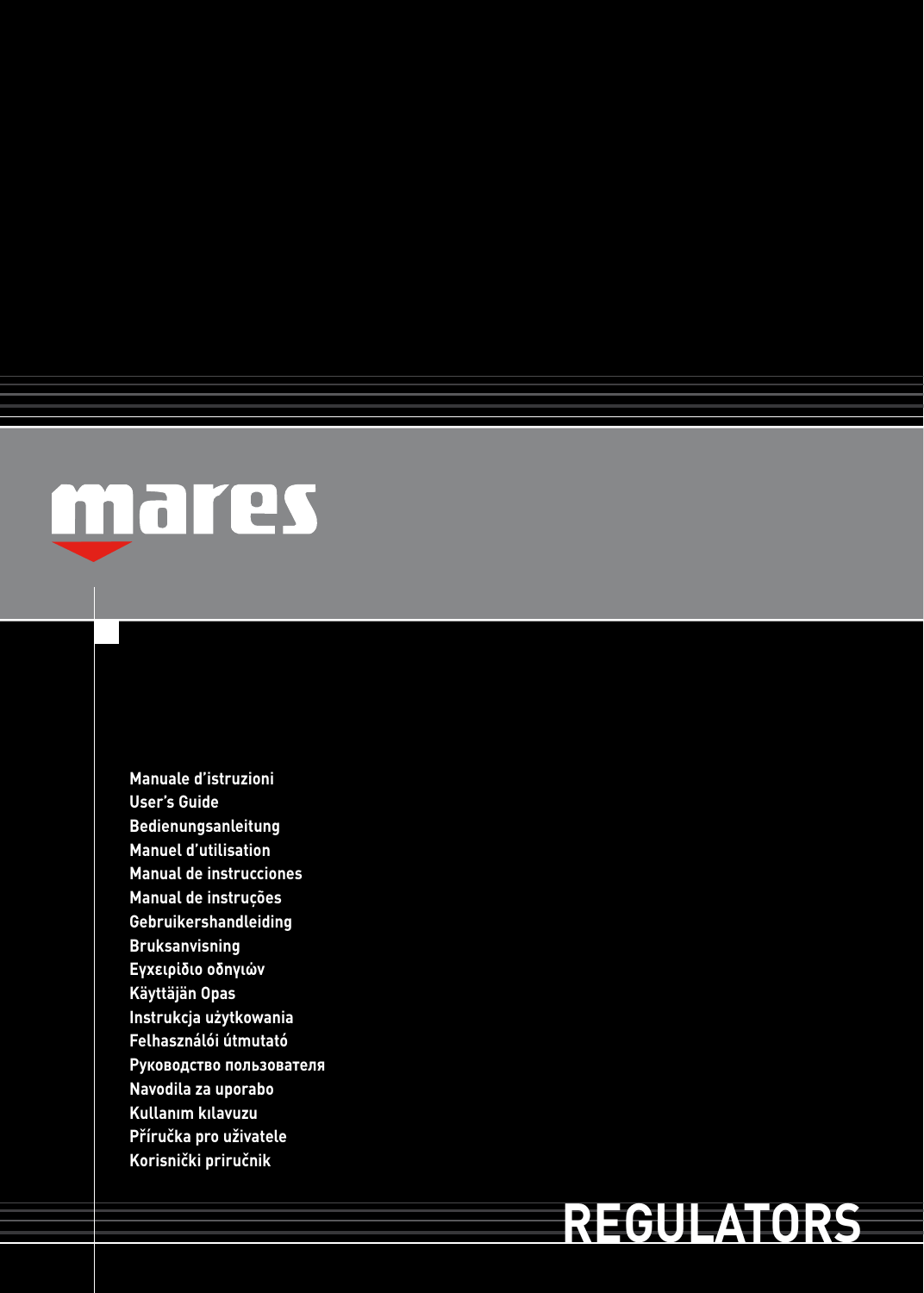# rpc

# **USER'S MANUAL FOR MARES REGULATORS**

#### **WARNING**

Carefully read this instruction manual before use, and keep it for future reference.

#### INTRODUCTION

Congratulations. You have purchased one of the finest, most dependable regulators available on the market today. Your Mares regulator has been constructed using manufacturing processes and materials which are the result of many years of continuing research and evolution. This sophisticated technology is backed by the guarantee that every component of your regulator has been tested at our modern facility in Rapallo, Italy. All this is synonymous with reliability, a fundamental requirement for any piece of diving equipment, which you will find in EVERY Mares product. Important

Any critical information or warnings that might affect the performance or result in the injury or death of the technician, regulator owner, or other persons is highlighted with the following symbols:

#### **danger**

Indicates an imminently hazardous situation which, if not avoided, will result in death or serious injury.

# **WARNING**

Indicates a potentially hazardous situation which, if not avoided, could result in death or serious injury.

### **CAUTION**

Indicates a potentially hazardous situation which, if not avoided, may result in minor or moderate injury. It may also be used to alert against unsafe practices.

Mares reserves the right to modify any products, processes and manufacturing techniques at any time. It is the technicians' responsibility to acquire the latest information and parts from Mares for service and repairs to be performed.

#### IMPORTANT

If the instructions provided in the manual are unclear or difficult to understand, please contact Mares before using the regulator or attempting any repairs.

# **WARNING**

Carefully follow these and all the other instructions concerning your Mares regulator and all other SCUBA equipment. Failure to do so could lead to serious injury or death.

# **WARNING**

As with all SCUBA equipment, MARES regulators are designed to be used by trained, certified divers only. Failure to fully understand the risks of using such equipment may result in serious injury or death. DO NOT use this regulator or any SCUBA equipment unless you are a trained, certified SCUBA diver.

#### **CE CERTIFICATION**

The Mares regulators described in this manual have been tested and certified by Registered Test Centre No. 0426 - Italcert - Viale Sarca 336, Milan - I, in compliance with EC directive 89/686/EEC of 21 December 1989. The test procedures were conducted according to the EN 250: 2000 standard, in conformance with the aforesaid directive, which sets out the conditions for marketing and essential safety requirements for Category III Personal Protective Equipment (PPE).

The CE markings indicate that the product is compliant with the essential health and safety requirements (Att. II DE 89/686/CEE). The suffix 0426 after the letters "CE" indicates the Italcert Registered Test Center in charge of monitoring the production under Art. 11B DE 89/686/EEC.

#### **REFERENCES TO EN 250: 2000 – OBJECT – DEFINITIONS – LIMITS**

Object: The requirements and tests provided for in EN 250: 2000 are aimed at providing a minimum safety level for the operating of diving breathing apparatuses at a maximum depth of 50m/162 feet.

Scuba - Definition: Self-contained, open-circuit compressed air underwater breathing apparatus, equipped with an air cylinder. Scuba - Minimum Equipment (EN 250: 2000):

- a) Air tank(s).
- b) Regulator.
- c) Safety device, e.g. pressure gauge/computer, reserve, or alarm.
- d) Carrying frame or holding device, e.g. backpack and/or strap.
- e) Facepiece (mouthpiece assembly or full-face mask or diving helmet).
- f) Operating instructions.

# **WARNING**

SCUBA equipment complying with EN 250 is not intended for breathing by more than one user at the same time.

# **WARNING**

If SCUBA equipment is configured and used by more than one diver at the same time, the cold water and breathing performance may not fulfill the requirements of EN 250. Therefore, the octopus should not be used during dives in cold water. Use of the dual regulator is recommended for cold water diving.

#### Limits (EN 250: 2000)

- SCUBA - Component units (EN 250: 2000): The SCUBA equipment may consist of separate component units such as cylinders, regulator and pressure gauge. The Mares regulators described in this manual can be used with other SCUBA unit components certified according to directive EEC/89/686 and EN 250: 2000. The air inside the tanks must conform to the requirements for breathable air set out in EN 12021.

# **WARNING**

#### FOR EUROPEAN COUNTRIES ONLY

MARES regulators and octopus are designed and intended for use only with clean, compressed atmospheric air. Do not use this equipment with any other gas or enriched air.

Failure to observe this warning may result in premature wear of the equipment, defective operation or risk of explosion, resulting in potentially serious damage.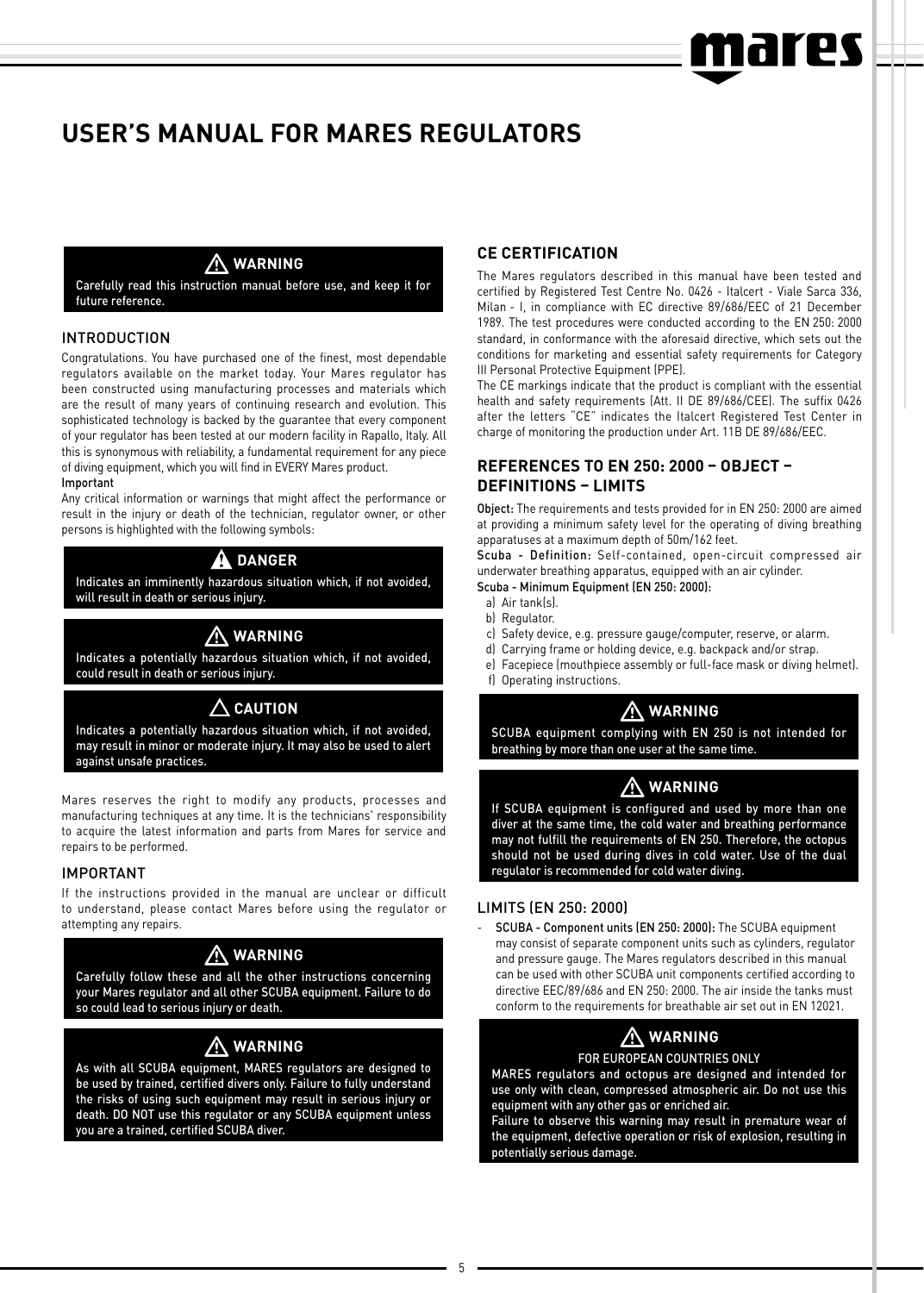# **WARNING**

#### FOR NON-EUROPEAN COUNTRIES ONLY

Mares regulators, alternative second stages, and components of the gas delivery system are compatible with and EXCLUSIVELY designed for use with open-circuit SCUBA equipment that uses compressed air or oxygen-rich mixtures (Nitrox) with oxygen content not greater than 40%. These limitations are compliant with the DAN convention on nitrox of November 2000. Failure to observe this warning may result in serious or fatal injury to the user caused by fires, explosions, or deterioration or breakage of the equipment.

- Maximum depth: 50 m / 162 feet.
- Pressure max 230 bar (international YOKE EN 12209-1 adapter) (ex YOKE CGA 850) (Fig. 1).
- Pressure max 230 bar (EN 12209-2 screw) (ex DIN 477/13) (Fig. 2).
- Pressure max 300 bar (EN 12209-2 screw) (ex DIN 477/50) (Fig. 2).
- Warm water regulators water temperature over or equal to +10°C (50°F).
- Cold water regulators water temperature below +10°C (50°F).

In accordance with standard EN 250: 2000, cold water is that at temperatures below 10°C.

For Mares regulators intended for use in extremely cold water, Mares suggests using the CWD (Cold Water Diving) Kit. THE CWD KIT SHOULD ONLY BE INSTALLED BY AN AUTHORIZED MARES SERVICE CENTER.

### **WARNING**

Attempting to dive in cold water conditions (10°C or less) without adequate training may result in serious injury. Before diving in cold water, it is advisable to take a special training course under the supervision of a certified diving instructor. Because no regulator can be completely guaranteed against second stage freezing under all conditions, even Mares regulators fitted with the CWD DRY kit may be subject to "icing" phenomena. In this event, regulators may not function properly. This may result in serious injury. Therefore, to minimize the potential hazards, it is essential to be adequately trained in the prevention and handling of the problems which may arise from a regulator subject to "icing" phenomena.

Particularly in these situations, the following precautions should be observed:

- 1) Avoid breathing from the regulator outside the water.
- 2) Only press the purge valve underwater, and even then very gently and for brief periods.

# **WARNING**

For safety reasons, it is not advisable to use an Octopus second stage that is not a certified Mares Octopus. The manufacturer declines responsibility for damage to persons or property resulting from the use of different Octopus second stages. The Mares Octopus second stages have been designed and tested for use on first stage low pressure ports other than the preferential port used for the primary second stage. An Octopus second stage MAY NOT be substituted for a primary second stage, and must in no circumstances be connected to the preferential low pressure port intended for the primary second stage.

# **WARNING**

For safety reasons, the submersible pressure gauge / high pressure safety device to be assembled on the regulator must comply with the standard EN 250: 2000. According to this regulation, with an upstream pressure of 100 bar, the maximum permitted airflow through the connector toward the first stage must not exceed 100 liters/min. If you have a submersible pressure gauge / high pressure safety device that complies with the EN 250: 1993 standard or a different specification, check whether the instruction manual indicates the value of the maximum airflow. The use of submersible pressure gauges / safety devices that do not comply with the EN 250: 2000 standard, or which do not have an indication of the maximum permitted airflow through the first stage connector, may result in serious accidents.

#### **GENERAL WORKING PRINCIPLE**

Regulators reduce cylinder pressure, referred to as inlet pressure, to a pressure suitable for breathing. Modern regulators do this using two elements, or stages, connected by a hose. The first stage provides pressure to the second stage; this reduced pressure remains constant despite the sizeable changes undergone by the cylinder inlet pressure during the dive (dropping from 3000/4350 to few hundred psi). The second stage brings pressure down to ambient pressure and delivers air only when the diver inhales. Each stage of the regulator contains an internal valve. When the diver inhales, the pressure inside the case is lowered and a pressure differential (imbalance) is created across the diaphragm (beginning of inhalation). The response of the diaphragm is to bend inward, contact the lever and open the second stage valve. Air continues to flow into the case until the pressure balance is regained (end of inhalation).

#### **FIRST STAGE (Fig. 3)**

For the second stage to work properly, the first stage must deliver air at a correct and - most importantly - constant intermediate pressure. This characteristic, provided by all Mares first stages, is essential for obtaining optimal adjustment of the second stage and ensuring top performance for the entire duration of the dive, regardless of tank pressure. All Mares first stages are available with the following types of tank valve fittings: international YOKE EN 12209-1 adapter (max pressure 230 bar), or EN 12209-2 connector (max pressure 230/300 bar), in accordance with the standard EN 250: 2000.

#### **SECOND STAGE**

The purpose of the second stage is to deliver air at ambient pressure, only during the inhalation phase. The diagram of a second stage shown in Fig. 5 illustrates its operation. When the diver inhales, the pressure inside the second stage decreases, creating a pressure difference (imbalance) between the two sides of the diaphragm. This pulls the flexible diaphragm inward, pressing the demand lever and unseating the second stage valve. This opening allows air to flow in through the second stage and to the diver, until the diver stops inhaling. At this point the internal second stage pressure increases, pushing the diaphragm back in the opposite direction, causing the valve to return to its seat and shutting off the airflow.

#### **TECHNICAL SPECIFICATIONS OF THE REGULATORS**

#### TRI-MATERIAL VALVE

The "Tri-material" Valve is a patented innovation, designed and built to optimize performance, safety, and reliability over time for Mares MR first stages.

During operation, the high-pressure valve is subjected to various stresses. In traditional valves, these stresses, associated with extreme usage conditions, can cause premature wear of the valve, with a consequent drop in reliability, performance, and safety.

After careful study of the forces involved, the pressures that act on the surfaces of the valve, and the usage conditions to which it is subjected, Mares has created the new "Tri-material" valve (brass, soft polyurethane, and "high resistance" polyurethane), found today on all Mares MR version first stages. This innovative technical solution guarantees that Mares first stages offer maximum performance, safety, and durability.

#### CARBON TECHNOLOGY (Mares patent)

Mares is the only manufacturer in the world that offers a complete line of regulators with carbon second stages, using the cutting-edge SMC technology, in which the primary feature is incredibly light weight, weighing 65% less than metal second stages. What's more, in cold water, the thermal conductivity of the carbon second stages is approximately 10% higher than metal second stages, and vastly superior to those made of traditional plastic materials, ensuring a marked decrease in the freezing effect. In fact, when inhaling, the compressed air from the first stage expands inside the second stage and creates an abrupt drop in the temperature of the air itself, which in cold water can drop to a few degrees below freezing. This phenomenon, along with the natural humidity found in the second stage, can cause ice crystals to form, and these can cause slight air loss that can in turn trigger free-flow phenomena. Carbon is an excellent conductor of heat, and makes the water surrounding the second stage act as a heating element for the air inside, helping prevent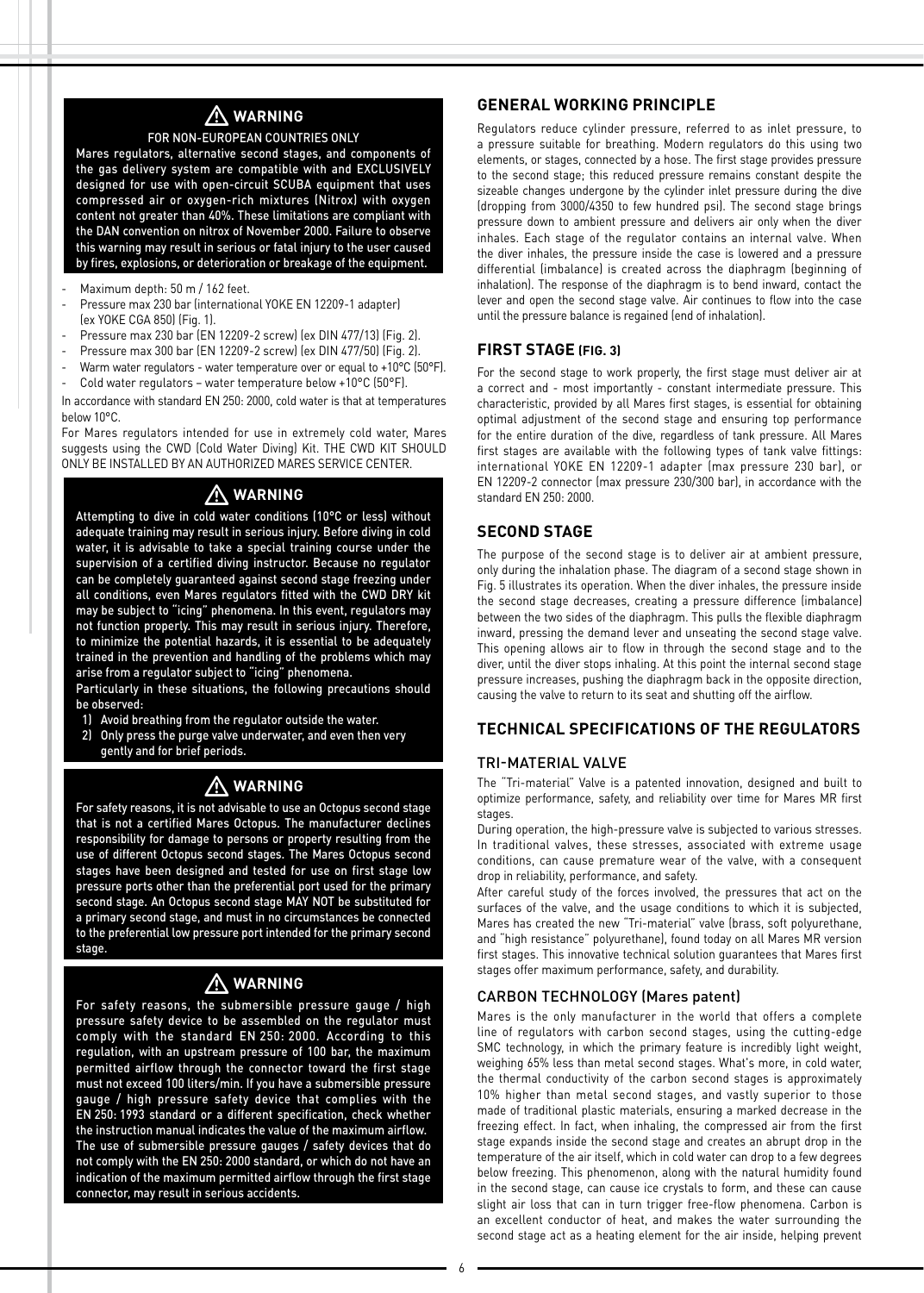

free-flow. Strange as it may seem, even at temperatures very close to the freezing point, the water is still warmer than the air expanding inside the second stage.

Additional benefits of the Mares carbon technology second stages:

- better resistance to extreme conditions, resistance to high temperatures, and to corrosive agents
- mechanical characteristics 100% superior to previous versions in technopolymer
- longer product working life
- less "dry" breathing, since humidity from exhalation condenses on the internal walls of the carbon second stage, keeping the breathing environment moist

#### ALL METAL TECHNOLOGY

Mares is the only manufacturer in the world to offer a complete range of regulators with a second stage case produced entirely in metal: anticorrosion nickel- and chrome-plated brass. In cold water, metal second stages have superior performance and are safer than second stages manufactured in traditional plastic materials, thanks to the high thermal conductivity that limits the freezing effect.

In fact, when inhaling, the compressed air from the first stage expands inside the second stage and creates an abrupt drop in the temperature of the air itself, which in cold water can drop to a few degrees below freezing. This phenomenon, along with the natural humidity found in the second stage, can cause ice crystals to form, and these can cause slight air loss that can in turn trigger free-flow phenomena.

Metal is a good conductor of heat, and makes the water surrounding the second stage act as a heating element for the air inside, helping prevent free-flow.

Strange as it may seem, even at temperatures very close to the freezing point, the water is still warmer than the air expanding inside the second stage. Additional benefits of Mares "all-metal" second stages:

- greater resistance to extreme conditions, intensive use, and abrasion
- longer product working life
- less "dry" breathing, since humidity from exhalation condenses on the internal walls of the metal second stage, keeping the breathing environment moist

#### DFC - DYNAMIC FLOW CONTROL

Mares first stages feature the exclusive DFC system, which makes it possible to minimize the intermediate pressure drop during inhalation (Fig. 4), thus clearly improving the performance of the regulator in any situation, even under extreme conditions. This means that it's always easy to breathe using the regulator, especially when you have greater demand for air.

The DFC system ensures a more constant intermediate pressure, which makes it possible to use simpler and more reliable second stages.

The DFC is the only system on the market that can guarantee the amount of air that corresponds to the diver's actual demand!

Therefore, Mares regulators do not require any type of manual adjustment of the second stage, thanks to the safety provided by first stages that guarantee a constant flow of air, even under extreme conditions.

#### NCC - NATURAL CONVECTION CHANNEL

Natural Convection Channel increases performance in cold water, creating a flow of water through the first stage. The flow is guided by the change in the density of the water as the temperature changes.

Following a thorough study of the surfaces and components that affect performance during cold water dives, we have created a channel with the ideal shape and size to ensure the maximum heat exchange and performance.

#### VAD / VORTEX ASSISTED DESIGN

All Mares second stages offer the unique, patented VAD system (Vortex Assisted Design).

This system makes breathing easy at any depth, and has no peer on today's market. The working principle is very simple.

The air from the hose moves through the second stage and the by-pass tube channels it directly into the mouthpiece (Fig. 5). A "vortex" motion is created in the air flow in the mouthpiece, and a low-pressure area is created in the middle.

This low pressure helps keep the second stage diaphragm down during inhalation, thus increasing the regulator's sensitivity and minimizing breathing effort. Regulators with the VAD system therefore offer improved performance and allow for very natural and comfortable breathing. One of the main causes of ice forming in the regulator is the expansion of air inside the second stage case, which causes an abrupt drop in temperature. With the VAD system, the air expands inside the by-pass tube and mouthpiece, reducing the likelihood of icing.

#### MESH-GRID

The mesh design of the second stage cover reduces the pressure of the water flowing over the diaphragm and minimizes the possibility of freeflow, even in strong currents (patented).

#### CWD KIT (COLD WATER DIVING)

Mares diaphragm first stages are ideal for cold water diving, because the diaphragm shields the moving parts from contact with the water. For diving in especially cold water, Mares first stages can also be fitted with the CWD Kit (Cold Water Diving), a device that fully insulates all parts of the first stage from direct contact with the water.

The main spring is completely immersed in silicone oil, so in addition to being isolated from the outside environment, it is also protected against the formation of ice crystals.

The CWD Kit diaphragm is produced using specially selected materials in order to convey changes in ambient pressure resulting from changes in depth to the main diaphragm, through the oil.

#### KIT CWD DRY (COLD WATER DIVING DRY)

The CWD Dry kit, differently from the CWD kit, works dry, with air only and absolutely no oil. The external pressure is conveyed to the main diaphragm by a metal piston.

As one of the best insulators, air offers excellent thermal protection to the internal components of the first stage. The absence of oil makes maintenance simpler and faster.

#### ULTRALIGHT BI-COMPONENT TECHNOLOGY

The body of the second stage, made of technopolymer, is overmoulded with a special material that is designed specifically to give the product superior resistance to abrasion.

#### ULTRALIGHT TECHNOPOLYMER TECHNOLOGY

The use of exclusive technopolymers offers a lightweight but incredibly sturdy second stage.

#### NANO-THERMOCONDUCTIVE TECHNOLOGY (NTT) (Mares Patent)

The use of thermo-conductive technopolymers makes it possible to replace the metal when producing regulator second stages for use in cold water.

Thanks to their elevated thermal conductivity, these innovative materials make it possible to avoid the freezing effect, by providing an efficient thermal exchange between the inside of the second stage, at a lower temperature, and the outside, in contact with the water, which is normally at a higher temperature.

In fact, when inhaling, the compressed air from the first stage expands inside the second stage and creates an abrupt drop in the temperature of the air itself, which in cold water can drop to a few degrees below freezing. This phenomenon, along with the natural humidity found in the second stage, can cause ice crystals to form, and these can cause slight air loss that can in turn trigger free-flow phenomena.

#### **USE AND MAINTENANCE**

### **WARNING**

DO NOT attempt to use your regulator unless you have performed all of these pre-dive operating procedures. Failure to do so may lead to serious injury or death if the regulator malfunctions.

#### Connecting accessories to the first stage

The hoses and accessories should be connected in such a way as to avoid damaging the O-ring. Use a suitable wrench to remove the plug from the LP or HP first stage port, and screw the terminal fitting of the hose firmly but gently into the first stage port.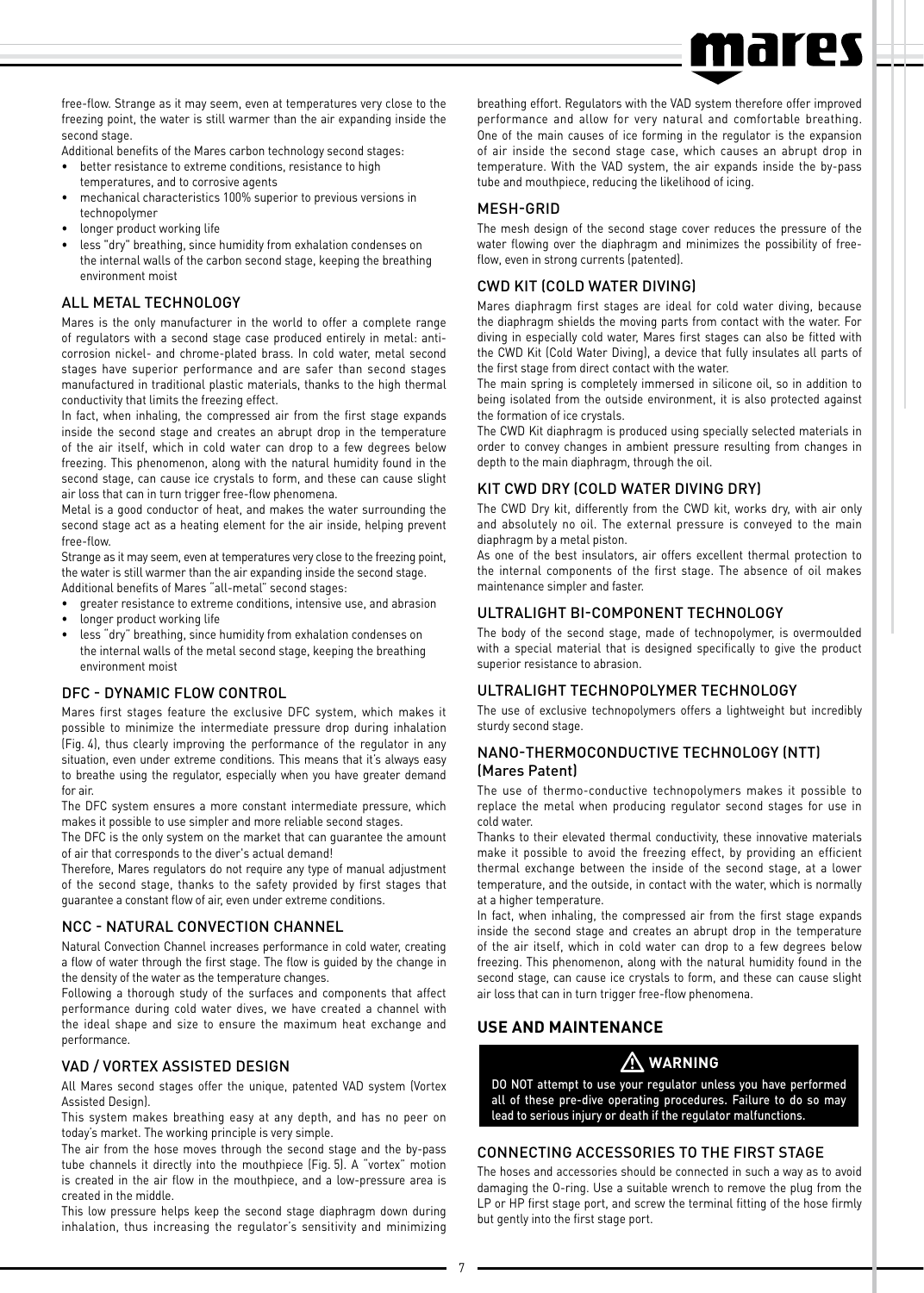

The regulator in and of itself is not a complete SCUBA unit, but only one of its components.

Under the EN 250: 2000 standard, a complete SCUBA unit must include at least the following Minimum Equipment:

- a) Air tank(s).
- b) Regulator.
- c) Safety device, e.g. pressure gauge/computer, reserve, or alarm.
- d) Carrying frame or holding device, e.g. backpack and/or strap.
- e) Facepiece (mouthpiece assembly or full-face mask or diving helmet).
- f) Operating instructions.

Your Mares regulator has been designed for use in conjunction with other SCUBA unit components conforming to the EEC/89/686 directive and certified with the EC mark. The air inside the tanks must conform to the requirements for breathable air set out in EN 12021.

BEFORE ASSEMBLING THE COMPONENTS OF YOUR SCUBA UNIT, CAREFULLY READ ALL THE USER INSTRUCTIONS AND ANY WARNINGS WHICH THEY CONTAIN.

#### **PRE-DIVE CHECKLIST**

- Ensure that all the hoses have been correctly assembled onto the 1st stage, and check them for cuts, signs of wear or other damage. If the hoses are loose enough to be unscrewed manually, they must be tightened with a wrench before they are pressurized.
- Make sure that the first and second stages do not show signs of damage.
- Position the tank control valve so that the valve opening is directed towards the diver.
- Remove the dust cap from the regulator yoke and position the A-clamp or DIN fitting so that it is centered on the tank valve opening.
- The first stage should be oriented in such a way that the hose leading to the second stage is routed over the diver's right shoulder.
- Tighten the voke nut, or DIN connector, finger tight only, being careful not to damage the O-Ring on the tank valve in the case of a yoke connector.
- Check the submersible pressure gauge, making sure that the pressure reading is zero.
- Very slowly open the tank valve, allowing air to enter the regulator gradually.
- Do not turn the first stage connected to the tank when the system is pressurized!

### **WARNING**

When opening the air valve, press the purge valve of the second stage. This helps to reduce the impact on the valve (Fig. 6). DO NOT PERFORM THIS OPERATION AT AMBIENT TEMPERATURES BELOW 10°C (50°F).

- Check the pressure gauge to ensure that it indicates the proper cylinder pressure for your planned dive.
- Check the cylinder and regulator connection for leakage. If you detect a leak, it may be that the regulator is not mounted properly on the valve, or there may be a damaged cylinder valve O-ring.
- To confirm that the regulator delivers air properly, first exhale through the mouthpiece to blow any foreign matter from the second stage, then inhale. A few breathing cycles should indicate if there are any obvious problems that cannot be discovered by actually breathing from the regulator while underwater.

#### **DURING THE DIVE**

- If you are using a second stage as an Octopus regulator, the dust cap should be used to prevent foreign matter from entering the second stage through the mouthpiece.
- When the regulator is out of the diver's mouth, free flowing of air may occur. This problem can be easily avoided by turning the regulator as shown in figure 7, which allows it to fill with water. Should free flow continue, abort the dive immediately.

#### **POST-DIVE CARE AND PERIODIC MAINTENANCE**

Ideally, your regulator should be rinsed with fresh water while pressurized. This allows the second stage to be rinsed internally without introducing contaminants into critical sealing areas. Rinse the first stage and also run water into the mouthpiece of the second stage and out of the exhaust tees to remove foreign matter. If the regulator is not pressurized, do not depress the purge button while rinsing. Actuation of the purge function may allow particles to contaminate the valve seat and cause leakage. In order to avoid filter and first stage contamination, prevent water from entering the first stage air inlet. Cover the first stage filter with the special dust cup (Fig. 1 / Fig. 2). Allow the regulator to dry thoroughly before putting it away. If the regulator is exposed for prolonged periods to direct sunlight, or left in greasy or dusty environments, some of its components may be damaged. No lubricants are required; in fact, they should not be used during the routine maintenance procedures normally performed by the user.

# **WARNING**

The correct functioning of the regulator is dependent upon proper maintenance. Therefore, your regulator should be submitted to a Mares authorized service center for inspection at least once a year. It is also recommended that the first stage valve be replaced every two years or every 200 diving hours.

#### **WARRANTY**

Regarding the terms and conditions of the warranty, we invite you to consult the warranty certificate found in the package of your regulator.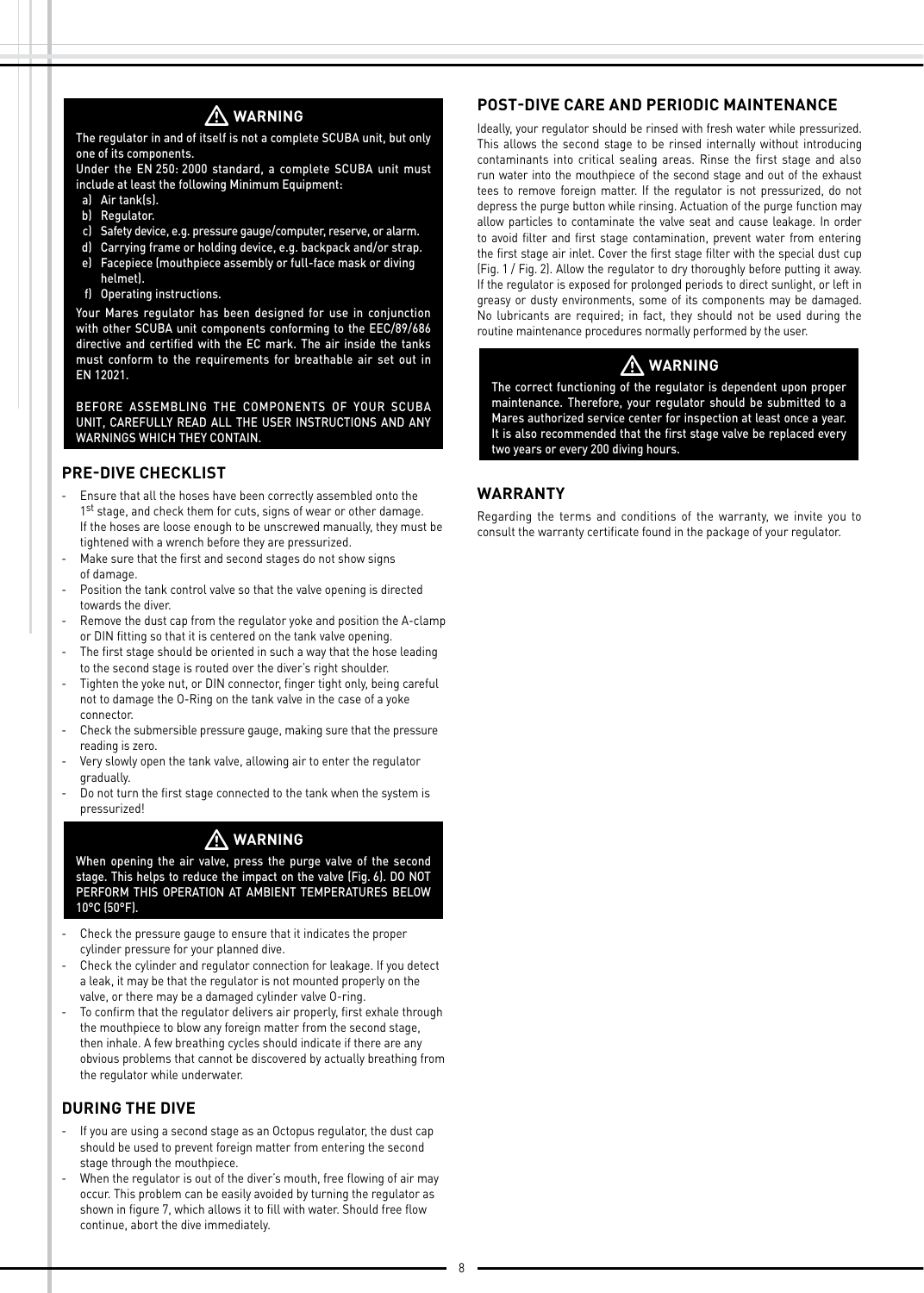**3**

 $\bigodot$ 









Primo stadio tradizionale Traditional first stage Herkömmliche erste Stufe Premier étage traditionnel Primera etapa tradicional Primeiro estágio tradicional Traditionele eerste trap Traditionellt förstasteg Κλασικό πρώτο στάδιο Perinteinen paineenalennin Tradycyjny pierwszy stopień Hagyományos első lépcső Классическая первая ступень Klasična prva stopnja Geleneksel birinci kademe Klasický první stupeň Uobičajeni prvi stupanj



Primo stadio con DFC First stage with DFC Erste Stufe mit DFC Premier étage DFC Primera etapa con DFC Primeiro estágio com DFC Eerste trap met DFC Förstasteg med DFC-system<br>Πρώτο στάδιο με DFC<br>DFC -paineenalennin<br>Pierwszy stopień DFC<br>DFC Dinamikus áramlásszabályozóval<br>felszerelt első lépcső Первая ступень с системой DFC Prva stopnja DFC DFC'li birinci kademe První stupeň s DFC Prvi stupanj s DFC

 $\sqrt{5}$ 

 $\widehat{\mathbf{z}}$ 

 $\overline{1}$ 





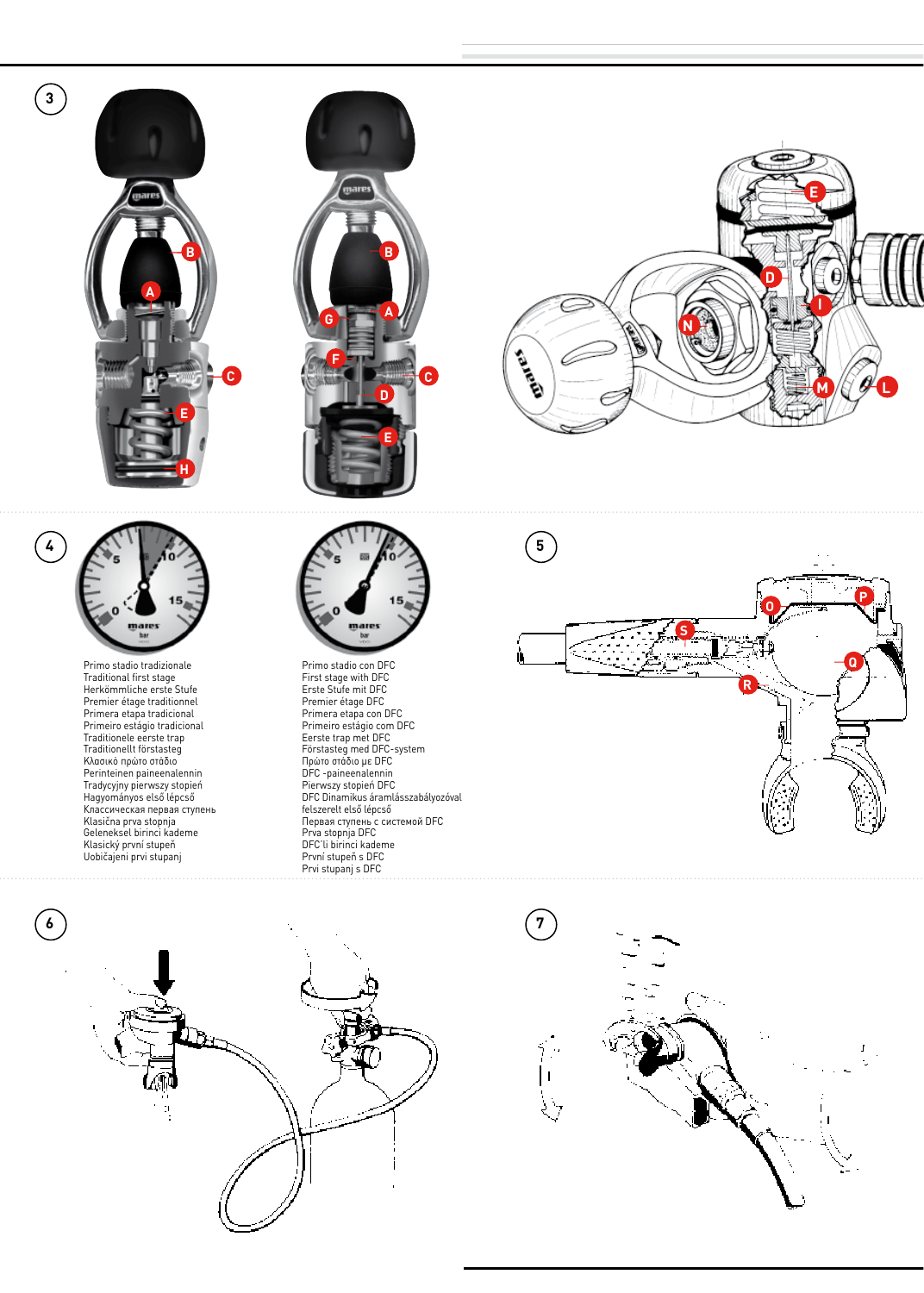

Filter Filtre Filtro Filtro Filter Filter Φίλτρο Suodatin<br>Filtr Filtr Szűrő фильтр Filter Filtre Filtr Filtar

Filtro **Filter** 

Molla principale Main spring Druckfeder Membrane Ressort principal Resorte principal

Mola principal Veer Huvudfjäder Κύριο ελατήριο Pääjousi Główna sprężyna Főrugó Основная пружина Glavna vzmet Ana yay Hlavní pružina Glavna opruga

Sede valvola alta pressione HP seat connector Hochdruck- (HP) Ventilsitz Siège haute pression Conector del asiento de alta presión Conector da sede de HP Hogedrukklepzitting HP-säteskoppling Σύνδεσμος βάσης HP Korkeapaineistukan vastakappale Złącze gniazda HP Nagynyomású csatlakozóaljzat Седло клапана высокого давления Visokotlačni priključek HP HP yuva konektörü Vysokotlaká přípojka HP priključak sjedišta **I** Sede valvola alta pressione **I** USCITE UNE LP port **II CONFIDENT** Balancing chamber **II** Best connector

Membrana Diaphragm Membran Membrane Membrana Diafragma Membraan Membran Διάφραγμα Kalvo Membrana Membrán Мембрана Membrana Diyafram Membrána Membrana

Pressione intermedia Intermediate pressure Mitteldruck Pression intermédiaire Presión intermedia Pressão intermédia Middendruk Medeltryck Ενδιάμεση πίεση Välipaine Średnie ciśnienie Középnyomás Промежуточное давление Vmesni tlak Ara basınç Středotlak Srednji tlak **S**

Tappo di protezione Dust cap Schutzkappe Capuchon de protection Tapón antipolvo Chapéu de bruxa Stofkap Dammskydd Προστατευτικό καπάκι κατά της σκόνης Pölysuoja Kapturek ochronny Porsapka . с. зараа<br>Защитный колпачок Zaščitni pokrov Koruyucu kapak Protiprašný kryt r rotiprasny kryt<br>Poklopac protiv prašine 3/8" UNF LP port 3/8" UNF LP-Anschluss (Mitteldruck) **A B C D**

Sede valvola alta pressione HP seat connector **E F G H** Hochdruck- (HP) Ventilsitz Siège haute pression Conector del asiento de alta presión Conector da sede de HP Hogedrukklepzitting HP-säteskoppling Σύνδεσμος βάσης HP Korkeapaineistukan vastakappale Złącze gniazda HP Nagynyomású csatlakozóaljzat Седло клапана высокого давления Visokotlačni priključek HP HP yuva konektörü Vysokotlaká přípojka HP priključak sjedišta

> Uscita LP 7/16" UNF 7/16" UNF LP-Anschluss (Mitteldruck) Sortie MP 7/16" UNF Salida LP 7/16" UNF Saída 7/16" UNF LP 7/16" UNF lagedrukpoort 7/16" UNF LP-port Έξοδος LP 7/16" UNF Matalapaine-ulosotto 7/16" UNFkierteellä Port UNF LP 7/16" 7/16" UNF LP csatlakozó Порт низкого давления 7/16" UNF Nizkotlačni priključek 7/16" UNF LP 7/16" UNF LP portu Nízkotlaký vývod 7/16" UNF Priključak 7/16" UNF LP

Pressione dell'acqua Umgebungsdruck Pression de l'eau Presión del agua Pressão de água Waterdruk Vattentryck Πίεση νερού Veden paine Ciśnienie wody Víznyomás ............<br>Лавление воль Vodni tlak Su basıncı Tlak vody Tlak vode

Uscita LP 3/8" UNF

Sortie LP 3/8" UNF Puerto de baja presión UNF de 3/8" Saída 3/8" UNF LP 3/8" UNF lagedrukpoort 3/8" UNF LP-port Έξοδος LP 3/8" UNF Matalapaine-ulosotto 3/8" UNF-kierteellä Port UNF LP 3/8" 3/8" UNF LP port Порт низкого давления 3/8" UNF Nizkotlačni priključek 3/8" UNF LP 3/8" UNF LP portu Nízkotlaký vývod 3/8" UNF Priključak 3/8" UNF LP

Camera di compensazione Compensation chamber Kompensationskammer Chambre de compensation Cámara de compensación Câmara de compensação Hogedrukkamer Kompensationskammare Θάλαμος αντιστάθμισης Tasauskammio Komora kompensacyjna Kiegyenlítőkamra Компенсационная камера Kompenzacijska komora Dengeleyici oda Kompenzační komora Kompenzacijska komora

Camera bilanciamento Balancing chamber Hochdruckkammer Chambre d'équilibrage Cámara de equilibrado Câmara de balanceamento Gebalanceerde kamer Balanskammare Θάλαμος εξισορρόπησης Tasapainotuskammio Komora równoważąca Kiegyenlítőkamra тасууспатоканна<br>Балансировочная камера Balansirna komora Dengeleme odası Vyvažovací komora Komora balansa

Water pressure **O P Q R** Bassa pressione Low pressure area Niederdruckbereich Basse pression Zona de baja presión Área de baixa pressão Lage druk Lågtrycksområde Περιοχή χαμηλής πίεσης Matalapainealue Strefa niskiego ciśnienia Kisnyomású zóna Область низкого давления Območje nizkega tlaka Düşük basınç alanı Nízkotlaká oblast Područje niskog tlaka

Spillo di spinta Thrust pin Ventilstift Pointeau Pasador de empuje Pino de rosca Spindel Tryckstift Ωστικός πείρος Venttiilin neula Trzpień zaworu Nyomócsapszeg пучитести.<br>Палец упора Čepek İtis nimi Přítlačný čep Potisna igla

Pistone Piston Kolben Piston Pistón Pistão Piston Kolv Έμβολο Mäntä Tłok Dugattyú Поршень Bat Piston Píst Ventil

Filtro conico Tapered filter Sinterfilter (konisch) Filtre conique Filtro cónico Filtro cônico **Sinterfilter** Avsmalnat filter Διαβαθμισμένο φίλτρο Kartiomallinen suodatin Filtr stożkowy Kúpos szűrő Конический фильтр Koničast filter Konik filtre Kuželový filtr Konusni filtar

Flusso dell'aria **R** Flusse Luftstrom Flux d'air Flujo de aire Fluxo de ar Luchtstroom Luftström Ροή αέρα Ilmavirta Przepływ powietrza Légáramlás Воздушный поток Pretok zraka Hava akışı Průtok vzduchu Protok zraka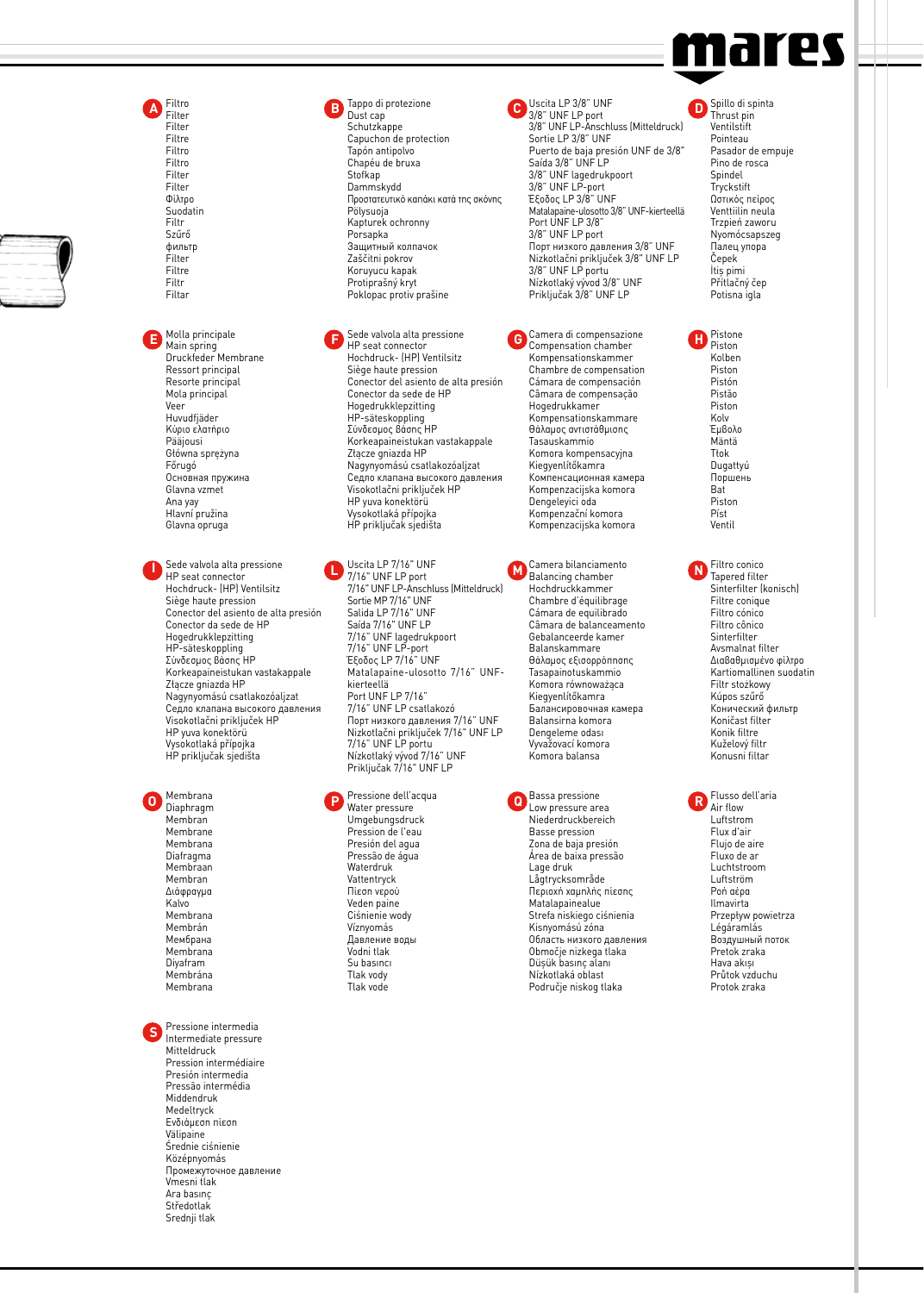

# **pictures**